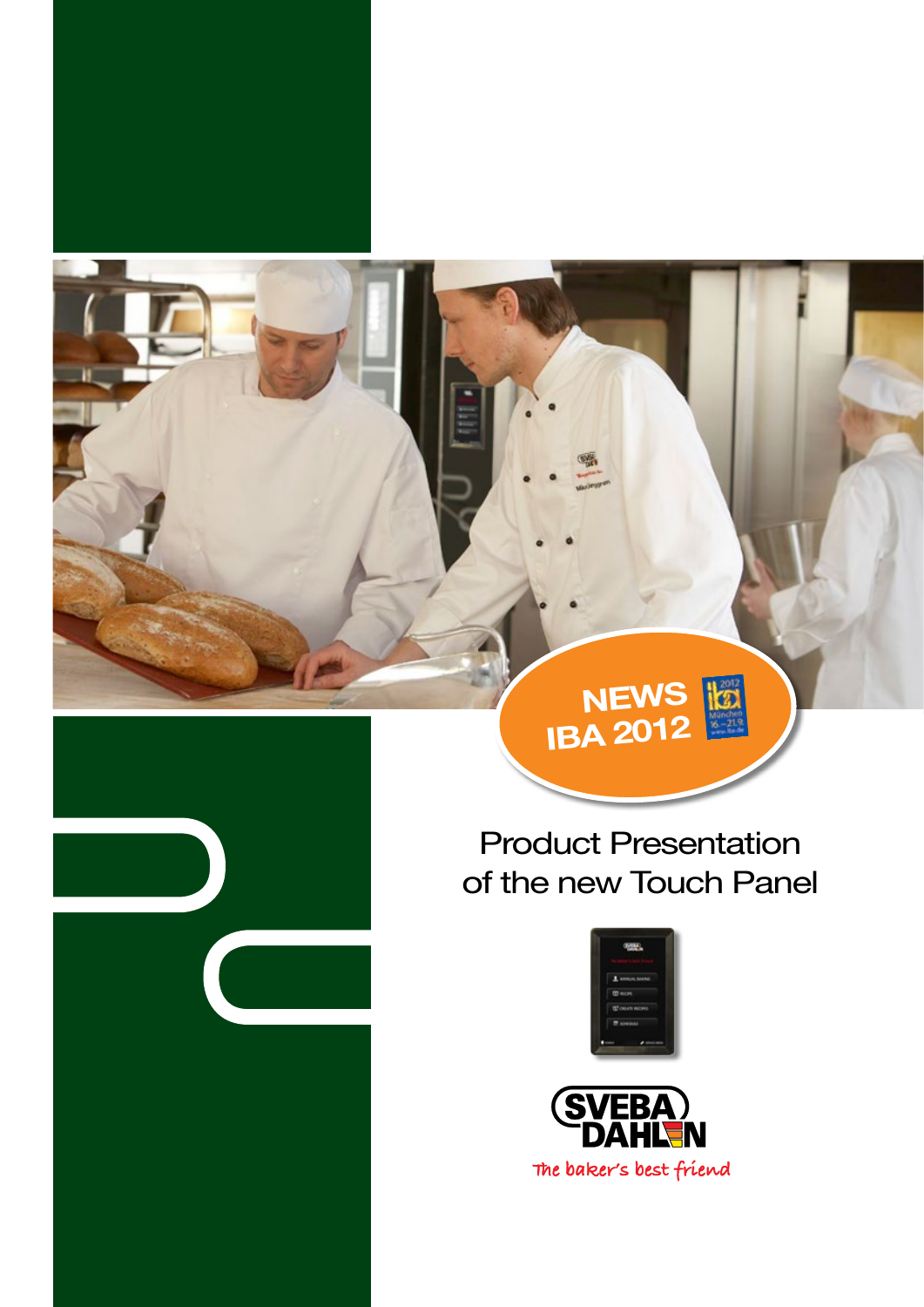# A completely new panel for faster, smarter bread baking



#### **Save both money and the environment with energy saving mode:**

**NEWS**

**IBA 2012**

- > **Energy saving mode is enabled when the oven is not in use.**
- > **Reduces the temperature, closes the damper, turns off the lights, stops rotation and reduces fan speed.**
- > **The energy log function displays energy consumption and energy cost.**

This panel also comes with other energy-saving functions as standard. A couple of examples:

- > **Rack rotation only when a baking programme is running.**
- > **The gas burner only operates the airing function when the fan is stationary.**

The all-new Sveba-Dahlen panel is self-learning and easy to use, and it makes all your baking simpler. At the same time, this new panel gives you plenty of chance to develop your procedures and abilities.

SERVICE MENU

MANUAL BAKING

**ET CREATE RECIPES** 

**图 RECIPE** 

<sup>的</sup> SCHEDULE

POWER

This new panel can help to improve your profits thanks to its excellent legibility, a simple overview of the baking process and easy switching between different functions, coupled with a number of energy saving functions

- > Pointer menus with simple, clear symbols.<br>
> New technology allows the panel to be rea
- New technology allows the panel to be read easily, even from the side.
- Simple summary of the baking process on screen.
- > A sealed panel frontage provides protection from water and dust.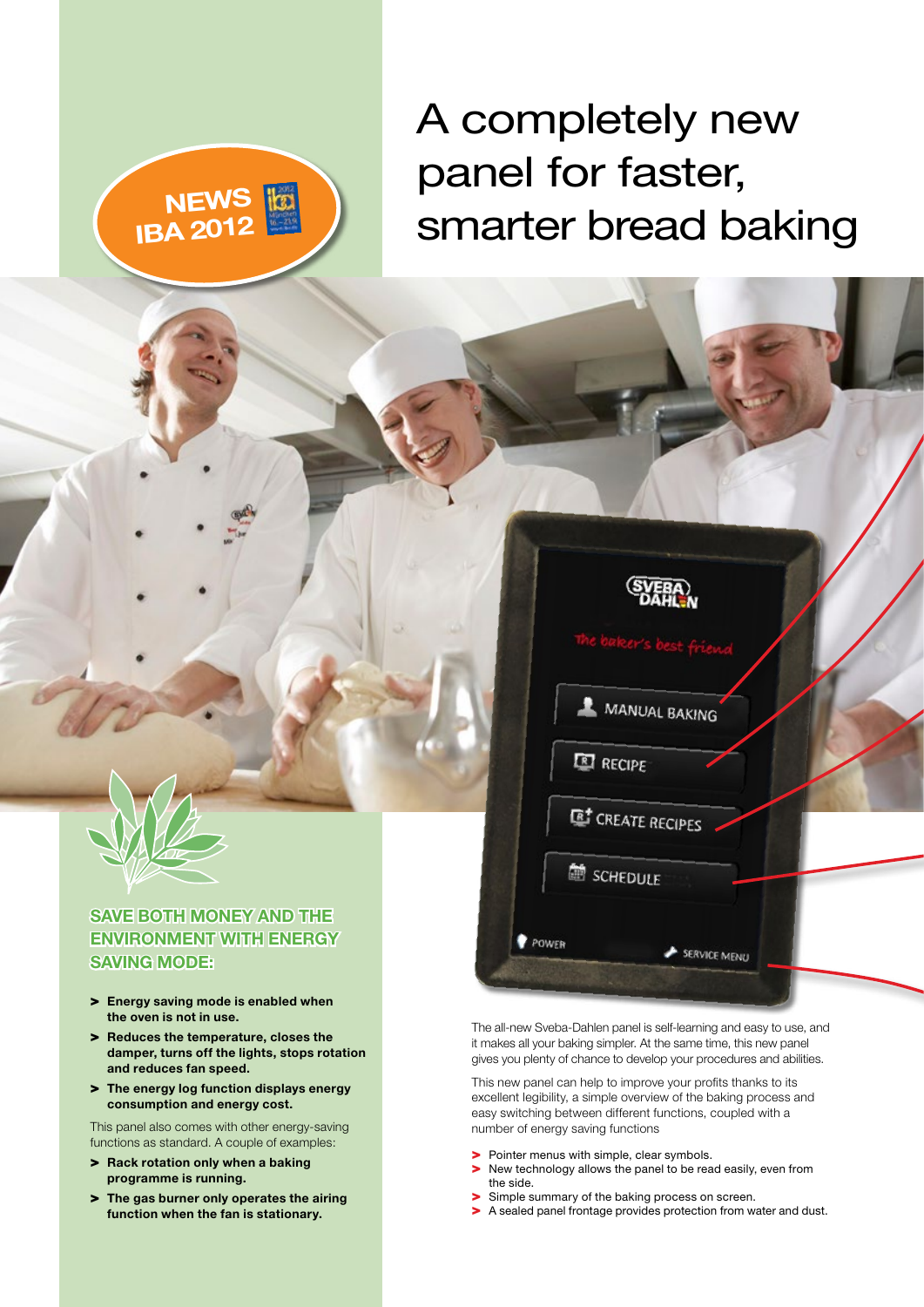### FULL OF REFINEMENTS AND FUNCTIONS:

#### MANUAL BAKING

The panel provides you with a clear summary. Times, temperatures and steam can all be set and adjusted just the way you want them. The panel and the oven react immediately and remember your work if you want to save it.

- Simple, logical control of times, temperatures and functions.
- A graphic shows the position in the current baking programme or selected recipe.
- The panel remembers your work and you can save it at the touch of a button.
- Audible signal when the correct temperature is reached and the oven is ready for baking.
- The end of the baking time is indicated on screen and by means of an audible signal.

#### BAKING WITH A RECIPE

Baking with a recipe is easy! You can choose a bread recipe from a library of bread pictures, and you can save your own recipes and pictures here, too. Everything is saved to a memory card.

- A library of product pictures is supplied. You can easily import pictures of your own.
- An animated graphic shows the recipe selected and the current position in the baking programme.
- > You can save any number of recipes, depending on the size of your memory card.
- Simple, removable memory of standard type.
- > Each recipe element can consist of up to eight phases eight temperatures, eight steam phases, etc.
- > You can control the fan and rotation speed via the recipe if you so require.
- > The panel can be locked so that only baking with a recipe is possible.

#### CREATE RECIPES

We can help you be creative! The panel allows you to create recipes in places other than directly in the panel. Recipes can be imported from computers or networks via the Internet, memory cards or USB connections.

- > You can create recipes on your computer and import them to the panel via a network.
- You can control the panel remotely via the Internet.
- > You can create recipes in a PC environment and export them to the panel, or you can create them directly on the panel.
- > Readily accessible USB socket fitted as standard for connection to a computer.

#### SET A WEEKLY SCHEDULE

With a weekly schedule, half your work is done for you! The weekly schedule function sets start, stop and pause times for every day of the week. This helps to reduce energy costs and operating costs.

- > Individual start and stop times can be set for the oven for every day of the week.
- > The oven quickly heats up to the preset temperature at the start time.

#### SAFETY AND SERVICING

Greater safety and on-demand servicing. The panel includes a number of safety, servicing and diagnostic functions which can be used by authorised personnel for value reading and configuration.

- > All recipes, pictures and settings are saved to the memory card. If you replace your panel, all you have to do is transfer the card across to the new one.
- There are a number of permission levels for setting and reading the panel. Each level has its own PIN code.
	- The following levels are available: USER, BAKER, SERVICE and SUPERVISOR
- > The panel indicates "Time for servicing" according to a preset service interval.
- > Any malfunctions are indicated in the panel and can be read in the log system for the diagnostic function, e.g. "Fuse tripped", "Temperature sensor fault". The log also indicates when the malfunction occurred.









Subject to alteration without notice